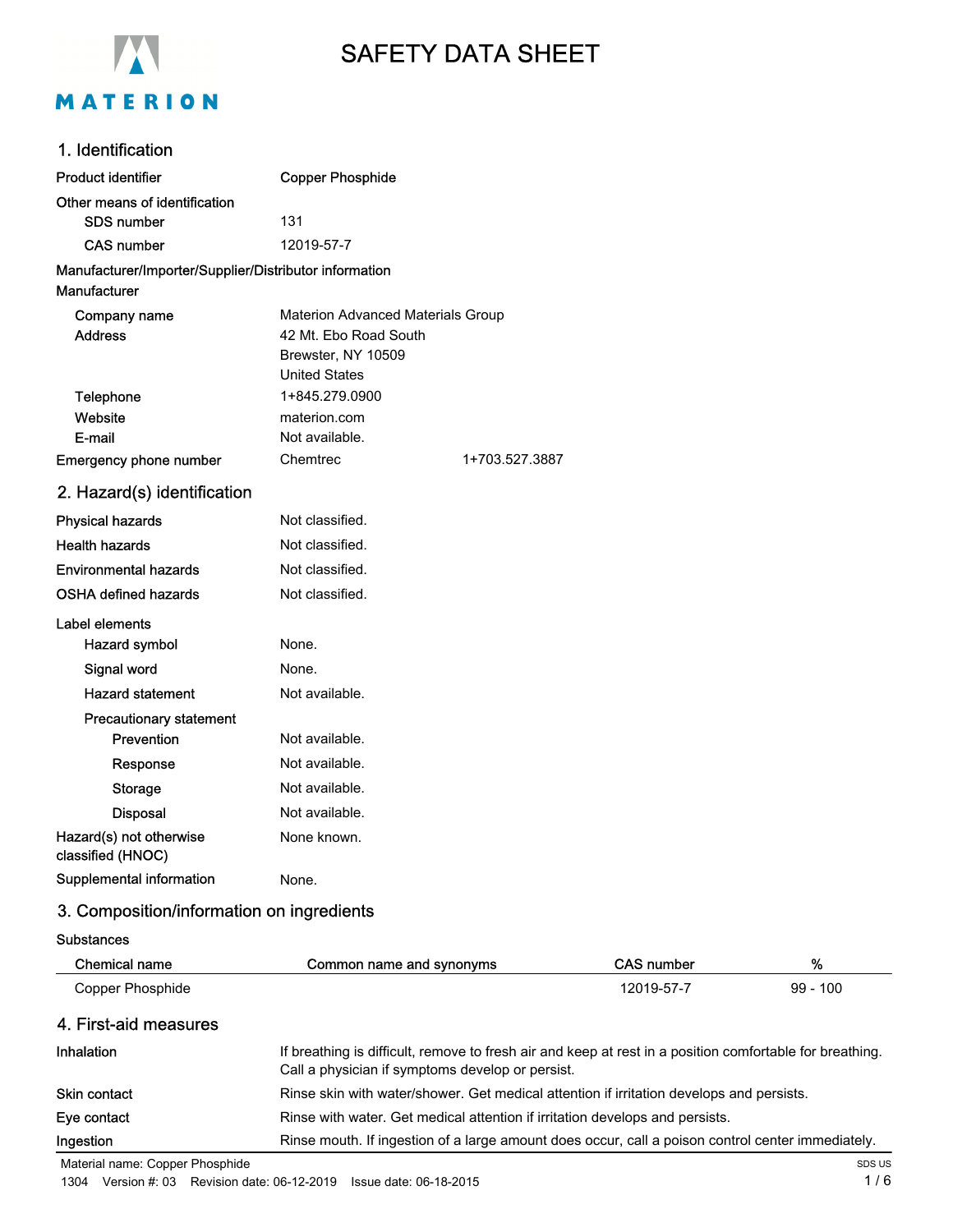| Most important<br>symptoms/effects, acute and<br>delayed         | Not available.                               |
|------------------------------------------------------------------|----------------------------------------------|
| 5. Fire-fighting measures                                        |                                              |
| Suitable extinguishing media                                     | Not available.                               |
| Unsuitable extinguishing media                                   | Not available.                               |
| Specific hazards arising from<br>the chemical                    | Not applicable.                              |
| Special protective equipment<br>and precautions for firefighters | Not available.                               |
| Fire fighting                                                    | Use water spray to cool unopened containers. |

equipment/instructions

#### 6. Accidental release measures

| Personal precautions, protective<br>equipment and emergency<br>procedures | Keep unnecessary personnel away.                                                               |
|---------------------------------------------------------------------------|------------------------------------------------------------------------------------------------|
| Methods and materials for<br>containment and cleaning up                  | Dike far ahead of spill for later disposal. Following product recovery, flush area with water. |
| <b>Environmental precautions</b>                                          | Not available.                                                                                 |
| 7. Handling and storage                                                   |                                                                                                |
| Precautions for safe handling                                             | Avoid prolonged exposure. Use care in handling/storage.                                        |

Conditions for safe storage, Store in original tightly closed container. including any incompatibilities

## 8. Exposure controls/personal protection

#### Occupational exposure limits

#### US. ACGIH Threshold Limit Values

| <b>Material</b>                             | <b>Type</b>                                                                                                                                                                                                                                                                                                                                                                                            | Value          | Form           |
|---------------------------------------------|--------------------------------------------------------------------------------------------------------------------------------------------------------------------------------------------------------------------------------------------------------------------------------------------------------------------------------------------------------------------------------------------------------|----------------|----------------|
| Copper Phosphide (CAS<br>12019-57-7)        | <b>TWA</b>                                                                                                                                                                                                                                                                                                                                                                                             | 1 $mg/m3$      | Dust and mist. |
|                                             |                                                                                                                                                                                                                                                                                                                                                                                                        | $0.2$ mg/m $3$ | Fume.          |
| US. NIOSH: Pocket Guide to Chemical Hazards |                                                                                                                                                                                                                                                                                                                                                                                                        |                |                |
| <b>Material</b>                             | Type                                                                                                                                                                                                                                                                                                                                                                                                   | Value          | Form           |
| Copper Phosphide (CAS<br>12019-57-7)        | <b>TWA</b>                                                                                                                                                                                                                                                                                                                                                                                             | 1 $mg/m3$      | Dust and mist. |
|                                             |                                                                                                                                                                                                                                                                                                                                                                                                        | $0.1$ mg/m $3$ | Fume.          |
|                                             | US. California Code of Regulations, Title 8, Section 5155. Airborne Contaminants                                                                                                                                                                                                                                                                                                                       |                |                |
| <b>Material</b>                             | Type                                                                                                                                                                                                                                                                                                                                                                                                   | Value          | Form           |
| Copper Phosphide (CAS<br>12019-57-7)        | PEL                                                                                                                                                                                                                                                                                                                                                                                                    | 1 $mg/m3$      | Dust and mist. |
| <b>Biological limit values</b>              | No biological exposure limits noted for the ingredient(s).                                                                                                                                                                                                                                                                                                                                             |                |                |
| Appropriate engineering controls            | Good general ventilation (typically 10 air changes per hour) should be used. Ventilation rates<br>should be matched to conditions. If applicable, use process enclosures, local exhaust ventilation,<br>or other engineering controls to maintain airborne levels below recommended exposure limits. If<br>exposure limits have not been established, maintain airborne levels to an acceptable level. |                |                |
|                                             | Individual protection measures, such as personal protective equipment                                                                                                                                                                                                                                                                                                                                  |                |                |
| Eye/face protection                         | Not normally needed.                                                                                                                                                                                                                                                                                                                                                                                   |                |                |
| <b>Skin protection</b>                      |                                                                                                                                                                                                                                                                                                                                                                                                        |                |                |
| Hand protection                             | Not normally needed.                                                                                                                                                                                                                                                                                                                                                                                   |                |                |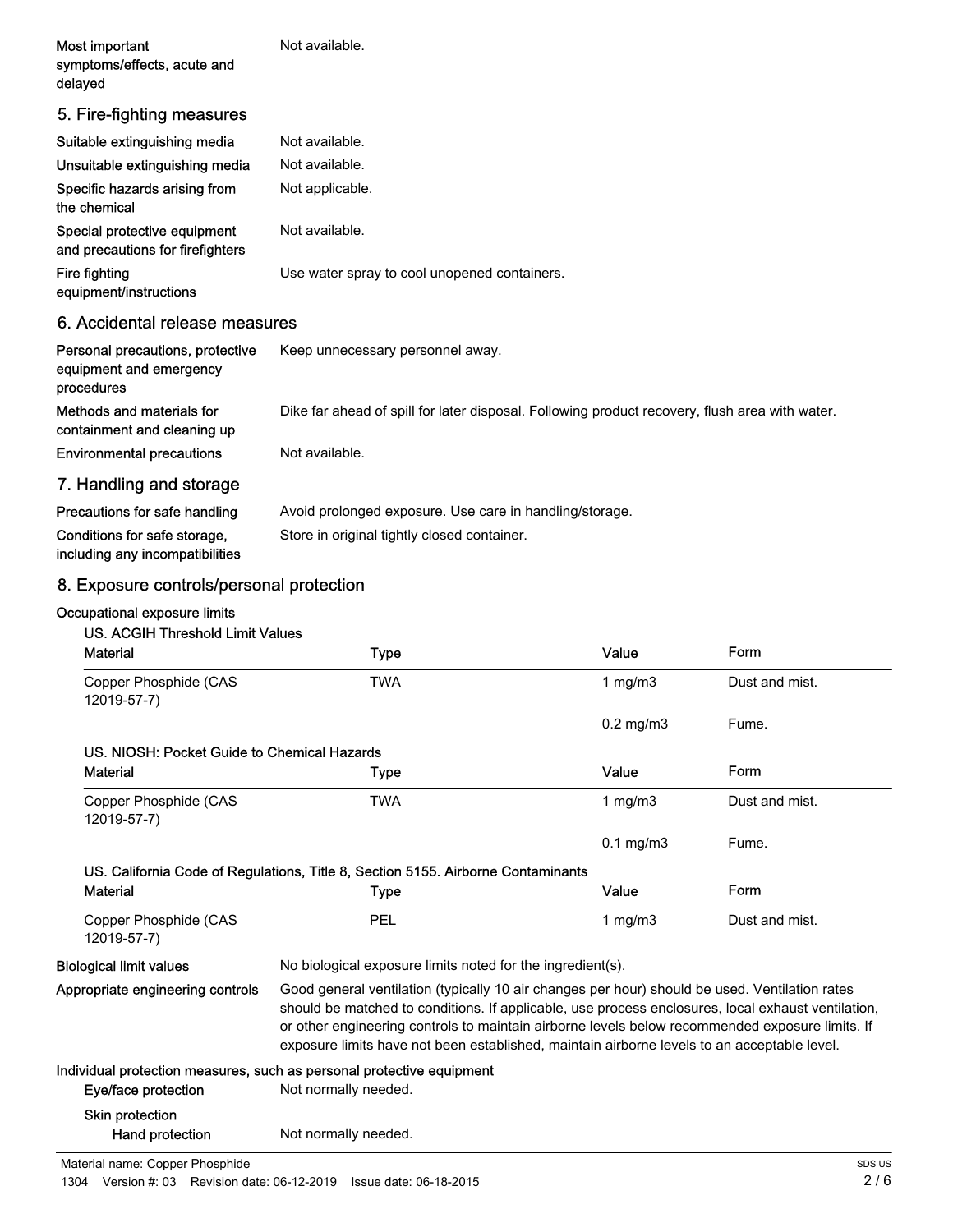| Other                          | Wear suitable protective clothing.                                                                                                         |
|--------------------------------|--------------------------------------------------------------------------------------------------------------------------------------------|
| Respiratory protection         | When workers are facing concentrations above the exposure limit they must use appropriate<br>certified respirators.                        |
| Thermal hazards                | Not available.                                                                                                                             |
| General hygiene considerations | Always observe good personal hygiene measures, such as washing after handling the material<br>and before eating, drinking, and/or smoking. |

## 9. Physical and chemical properties

| Appearance                                        |                                             |
|---------------------------------------------------|---------------------------------------------|
| <b>Physical state</b>                             | Solid.                                      |
| Form                                              | Solid.                                      |
| Color                                             | Not available.                              |
| Odor                                              | Not available.                              |
| <b>Odor threshold</b>                             | Not available.                              |
| рH                                                | Not available.                              |
| Melting point/freezing point                      | Not available.                              |
| Initial boiling point and boiling<br>range        | Not available.                              |
| Flash point                                       | Not available.                              |
| <b>Evaporation rate</b>                           | Not available.                              |
| Flammability (solid, gas)                         | Not available.                              |
| Upper/lower flammability or explosive limits      |                                             |
| <b>Flammability limit - lower</b><br>(%)          | Not available.                              |
| Flammability limit - upper<br>$(\%)$              | Not available.                              |
| Explosive limit - lower (%)                       | Not available.                              |
| Explosive limit - upper (%)                       | Not available.                              |
| Vapor pressure                                    | Not available.                              |
| <b>Vapor density</b>                              | Not available.                              |
| <b>Relative density</b>                           | Not available.                              |
| Solubility(ies)                                   |                                             |
| Solubility (water)                                | Not available.                              |
| <b>Partition coefficient</b><br>(n-octanol/water) | Not available.                              |
| Auto-ignition temperature                         | Not available.                              |
| <b>Decomposition temperature</b>                  | Not available.                              |
| <b>Viscosity</b>                                  | Not available.                              |
| Other information                                 |                                             |
| Molecular formula                                 | Cu3P                                        |
| Molecular weight                                  | 252.59 g/mol                                |
| 10. Stability and reactivity                      |                                             |
| Reactivity                                        | Not available.                              |
| <b>Chemical stability</b>                         | Material is stable under normal conditions. |
| Possibility of hazardous<br>reactions             | Not available.                              |
| Conditions to avoid                               | Contact with incompatible materials.        |
| Incompatible materials                            | Not available.                              |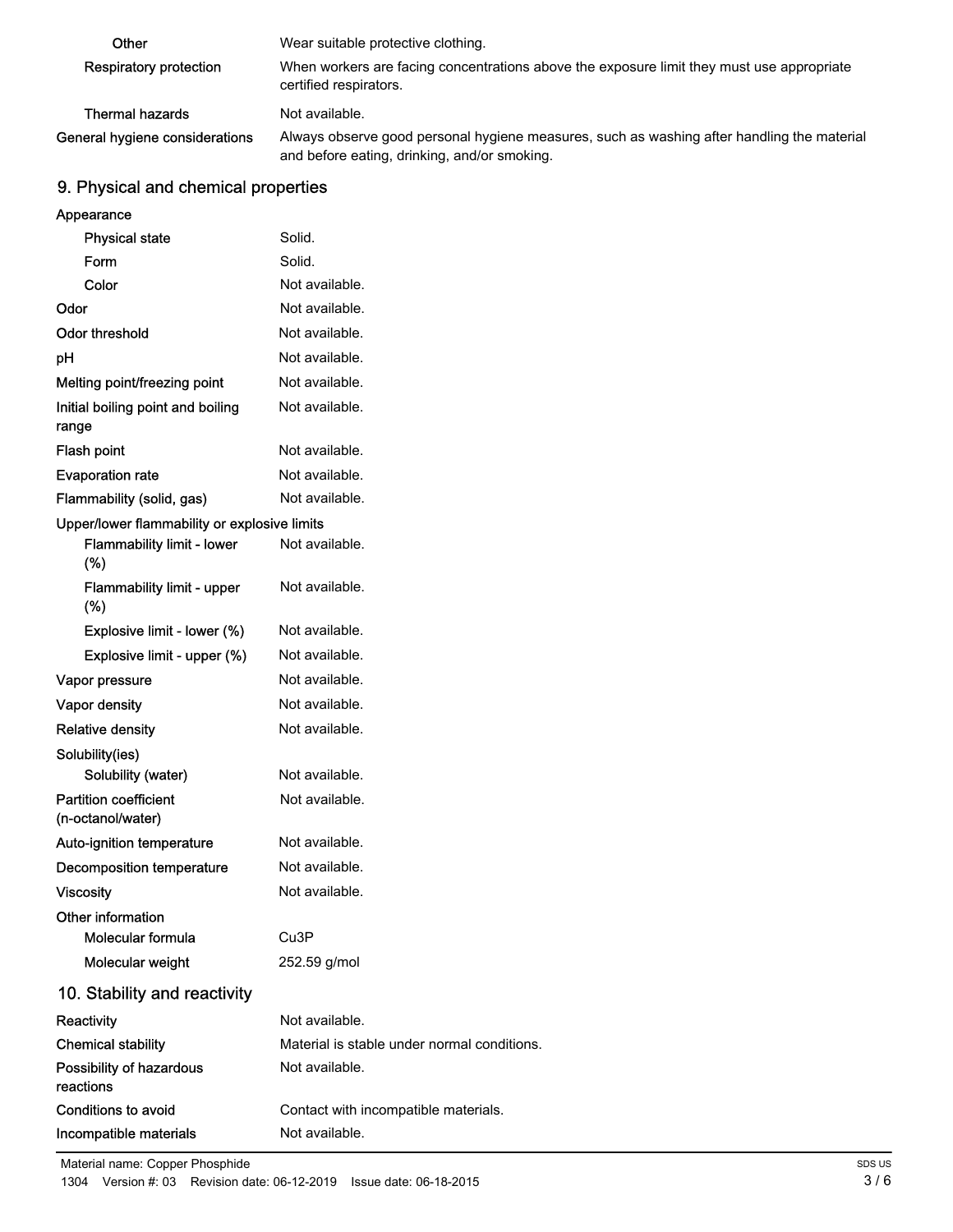products

## 11. Toxicological information

| Information on likely routes of exposure                                                |                                                                                                                               |
|-----------------------------------------------------------------------------------------|-------------------------------------------------------------------------------------------------------------------------------|
| Inhalation                                                                              | Not available.                                                                                                                |
| <b>Skin contact</b>                                                                     | Not available.                                                                                                                |
| Eye contact                                                                             | Not available.                                                                                                                |
| Ingestion                                                                               | Not available.                                                                                                                |
| Symptoms related to the<br>physical, chemical and<br>toxicological characteristics      | Not available.                                                                                                                |
| Information on toxicological effects                                                    |                                                                                                                               |
| <b>Acute toxicity</b>                                                                   | Not available.                                                                                                                |
| Skin corrosion/irritation                                                               | Not available.                                                                                                                |
| Serious eye damage/eye<br>irritation                                                    | Not available.                                                                                                                |
| Respiratory or skin sensitization<br><b>Respiratory sensitization</b>                   | Not available.                                                                                                                |
| <b>Skin sensitization</b>                                                               | Not available.                                                                                                                |
| Germ cell mutagenicity                                                                  | Not available.                                                                                                                |
| Carcinogenicity                                                                         |                                                                                                                               |
| IARC Monographs. Overall Evaluation of Carcinogenicity<br>Not listed.<br>Not regulated. | OSHA Specifically Regulated Substances (29 CFR 1910.1001-1052)<br>US. National Toxicology Program (NTP) Report on Carcinogens |
| Not listed.                                                                             |                                                                                                                               |
| Reproductive toxicity                                                                   | Not available.                                                                                                                |
| Specific target organ toxicity -<br>single exposure                                     | Not available.                                                                                                                |
| Specific target organ toxicity -<br>repeated exposure                                   | Not available.                                                                                                                |
| <b>Aspiration hazard</b>                                                                | Not available.                                                                                                                |
| <b>Chronic effects</b>                                                                  | Prolonged inhalation may be harmful.                                                                                          |
| 12. Ecological information                                                              |                                                                                                                               |
| Ecotoxicity                                                                             | No ecotoxicity data noted for the ingredient(s).                                                                              |
| Persistence and degradability                                                           | Not available.                                                                                                                |
| <b>Bioaccumulative potential</b>                                                        | Not available.                                                                                                                |
| Mobility in soil                                                                        | Not available.                                                                                                                |
| Other adverse effects                                                                   | Not available.                                                                                                                |
| 13. Disposal considerations                                                             |                                                                                                                               |
| <b>Disposal instructions</b>                                                            | Collect and reclaim or dispose in sealed containers at licensed waste disposal site.                                          |
| Local disposal regulations                                                              | Dispose in accordance with all applicable regulations.                                                                        |
| Hazardous waste code                                                                    | The waste code should be assigned in discussion between the user, the producer and the waste                                  |

disposal company.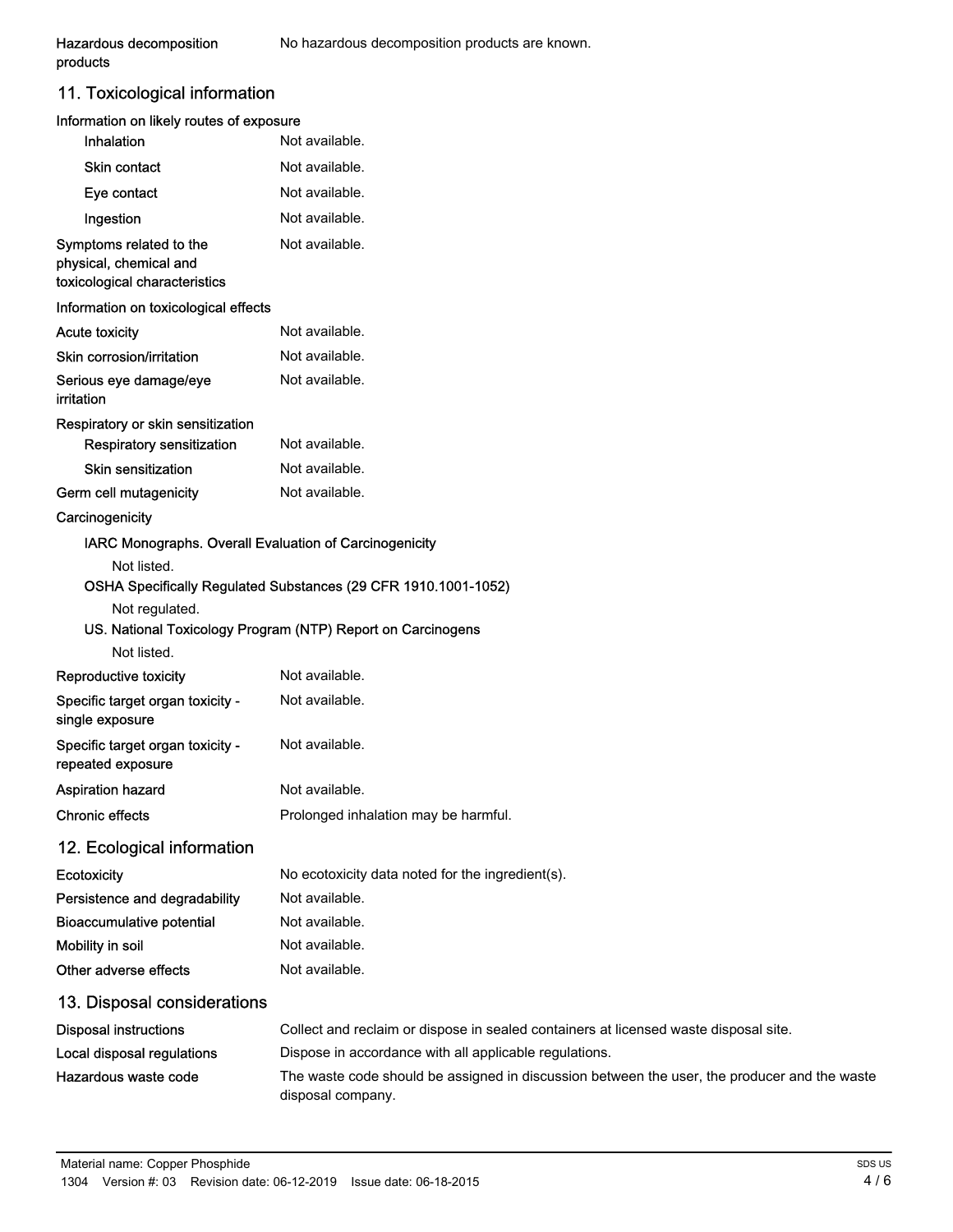| Waste from residues / unused<br>products | Dispose of in accordance with local regulations. Empty containers or liners may retain some<br>product residues. This material and its container must be disposed of in a safe manner (see:<br>Disposal instructions). |
|------------------------------------------|------------------------------------------------------------------------------------------------------------------------------------------------------------------------------------------------------------------------|
| Contaminated packaging                   | Since emptied containers may retain product residue, follow label warnings even after container is<br>emptied. Empty containers should be taken to an approved waste handling site for recycling or<br>disposal.       |

# 14. Transport information

#### **DOT**

Not regulated as dangerous goods.

#### IATA

Not regulated as dangerous goods.

#### IMDG

Not regulated as dangerous goods.

### 15. Regulatory information

| <b>10. Regulatury Information</b>                                                                                    |                    |                   |            |  |
|----------------------------------------------------------------------------------------------------------------------|--------------------|-------------------|------------|--|
| US federal regulations                                                                                               |                    |                   |            |  |
| <b>Toxic Substances Control Act (TSCA)</b>                                                                           |                    |                   |            |  |
| TSCA Section 12(b) Export Notification (40 CFR 707, Subpt. D)                                                        |                    |                   |            |  |
| Not regulated.                                                                                                       |                    |                   |            |  |
| CERCLA Hazardous Substance List (40 CFR 302.4)                                                                       |                    |                   |            |  |
| Copper Phosphide (CAS 12019-57-7)<br>Listed.                                                                         |                    |                   |            |  |
| SARA 304 Emergency release notification                                                                              |                    |                   |            |  |
| Not regulated.                                                                                                       |                    |                   |            |  |
| OSHA Specifically Regulated Substances (29 CFR 1910.1001-1052)                                                       |                    |                   |            |  |
| Not regulated.                                                                                                       |                    |                   |            |  |
| Superfund Amendments and Reauthorization Act of 1986 (SARA)<br>SARA 302 Extremely hazardous substance<br>Not listed. |                    |                   |            |  |
| SARA 311/312 Hazardous<br>chemical                                                                                   | No (Exempt)        |                   |            |  |
| SARA 313 (TRI reporting)<br><b>Chemical name</b>                                                                     |                    | <b>CAS number</b> | % by wt.   |  |
| <b>Copper Phosphide</b>                                                                                              |                    | 12019-57-7        | $99 - 100$ |  |
| Other federal regulations                                                                                            |                    |                   |            |  |
| Clean Air Act (CAA) Section 112 Hazardous Air Pollutants (HAPs) List                                                 |                    |                   |            |  |
| Not regulated.                                                                                                       |                    |                   |            |  |
| Clean Air Act (CAA) Section 112(r) Accidental Release Prevention (40 CFR 68.130)                                     |                    |                   |            |  |
| Not regulated.                                                                                                       |                    |                   |            |  |
| Clean Water Act (CWA)                                                                                                | Priority pollutant |                   |            |  |
| Section 112(r) (40 CFR<br>68.130)                                                                                    | Toxic pollutant    |                   |            |  |
| <b>Safe Drinking Water Act</b><br>(SDWA)                                                                             | Not regulated.     |                   |            |  |
| 16. Other information, including date of preparation or last revision                                                |                    |                   |            |  |
| <b>Issue date</b>                                                                                                    | 06-18-2015         |                   |            |  |
| <b>Revision date</b>                                                                                                 | 06-12-2019         |                   |            |  |

| Material name: Copper Phosphide |  |
|---------------------------------|--|

Version # 03